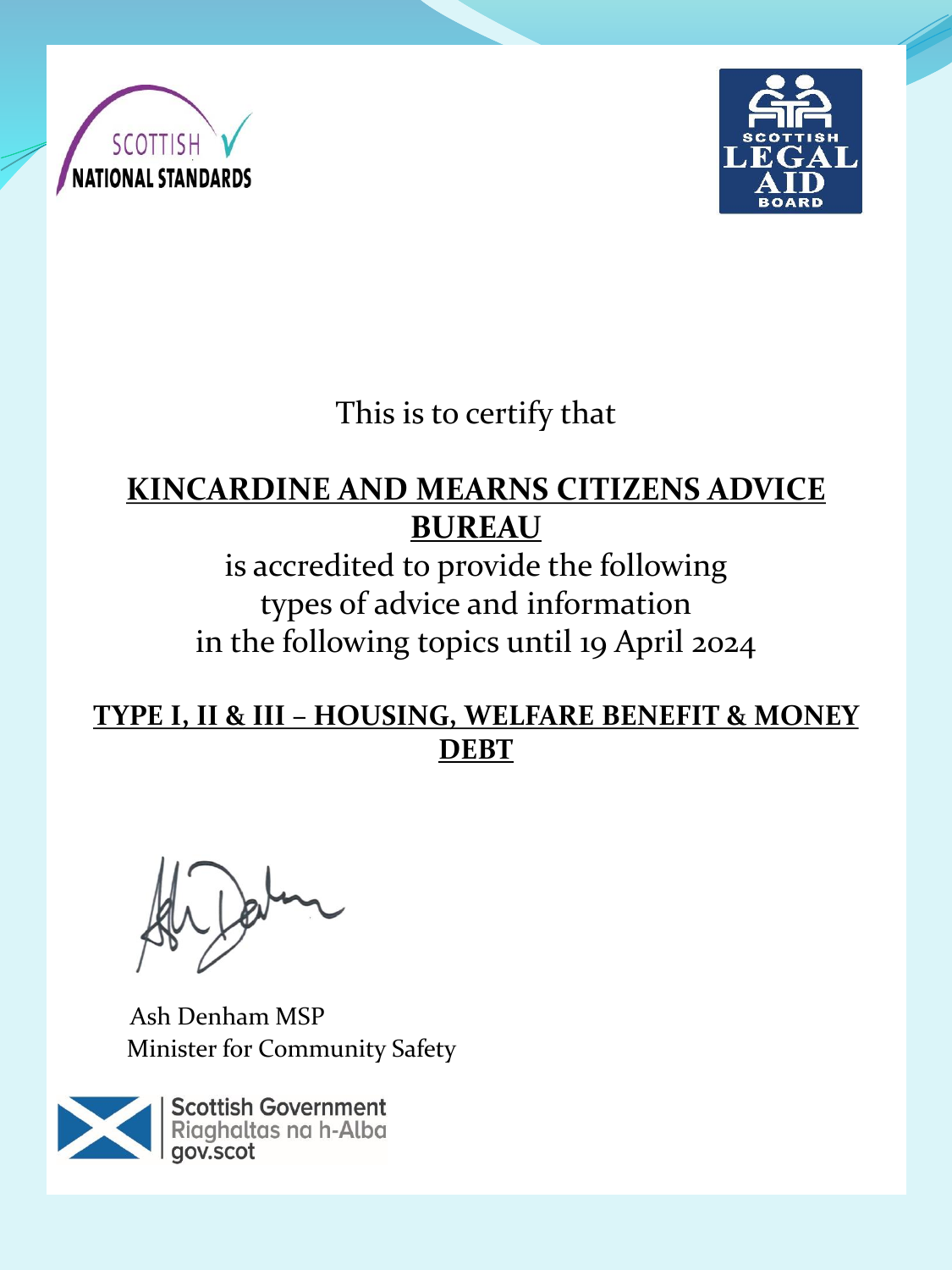### **2 Housing Specific Competences**

- 2.1 Rent Arrears Type I
- 2.2 Mortgages & Secured Loans Type I
- 2.3 Universal Credit for housing costs and Housing Benefit Adviser competences – Type I
- 2.4 Disrepair in Rented Housing Type I
- 2.5 Housing Options Type I
- 2.6 Discrimination in Housing Type I
- 2.7 Eviction Type I
- 2.8 Anti-Social Behaviour Type I
- 2.9 Harassment and Illegal Eviction– Type I
- 2.10 Homelessness Type I
- 2.11 Relationship Breakdown Type I
- 2.12 Rent: Private Sector Type I
- 2.13 Security of Tenure Type I
- 2.14 Statutory Tenancy Rights Type I
- 2.15 Repair and Improvement Grants Type I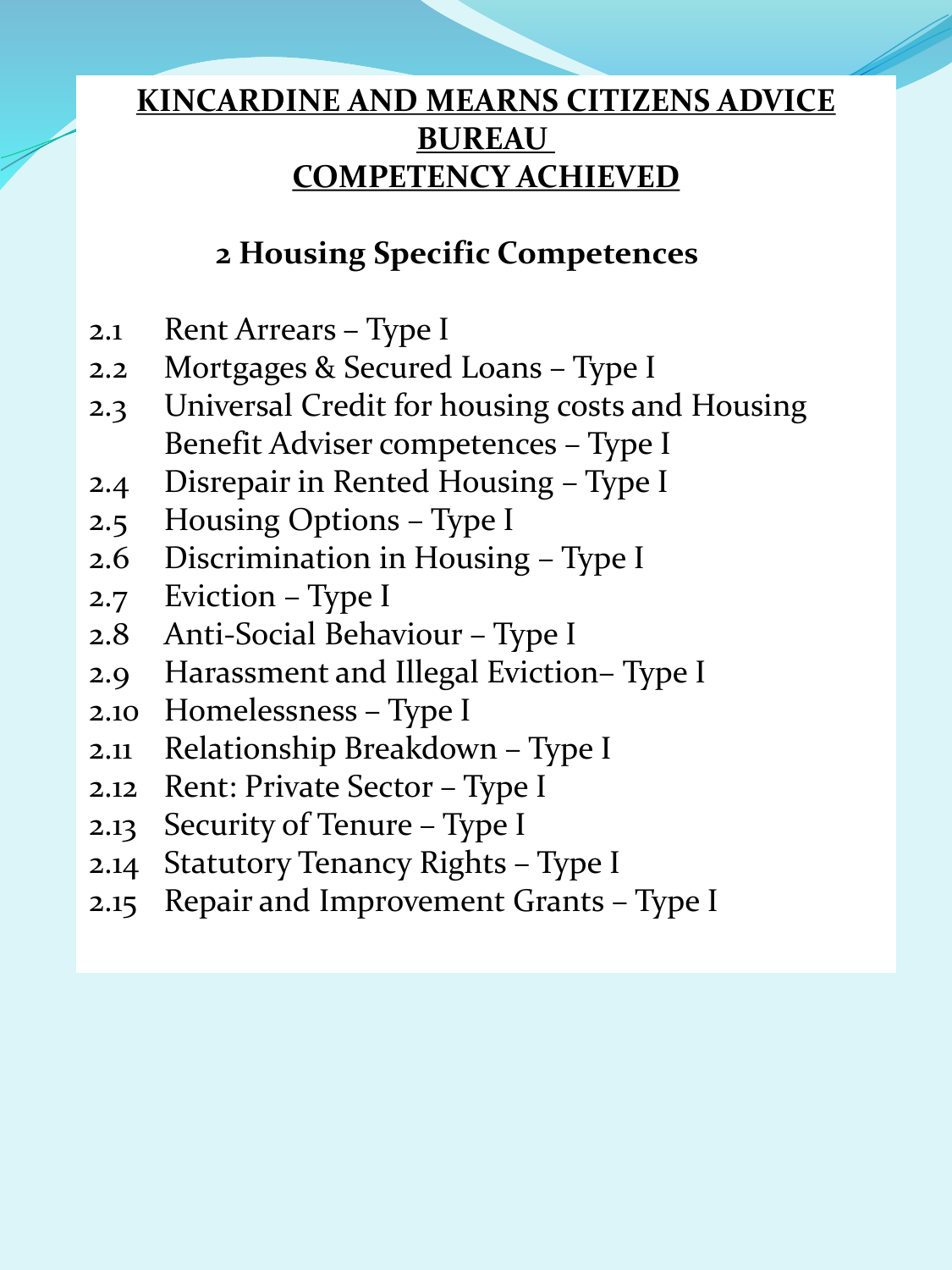# **3 Money and Welfare Benefits Related to Advice Competences – Foundation Knowledge**

- 3.1 Administrative Structure of the Benefits and Tax Credits Systems – Type III
- 3.2 National Insurance Scheme Type III
- 3.3 Claims & Backdating Type III
- 3.4 Decision-Making, Disputes and Appeals Type III
- 3.5 Benefit & Tax Credit Overpayments Type III
- 3.6 Assessment, Initial Decision-Making & Holding Activity in Debt Cases – Type III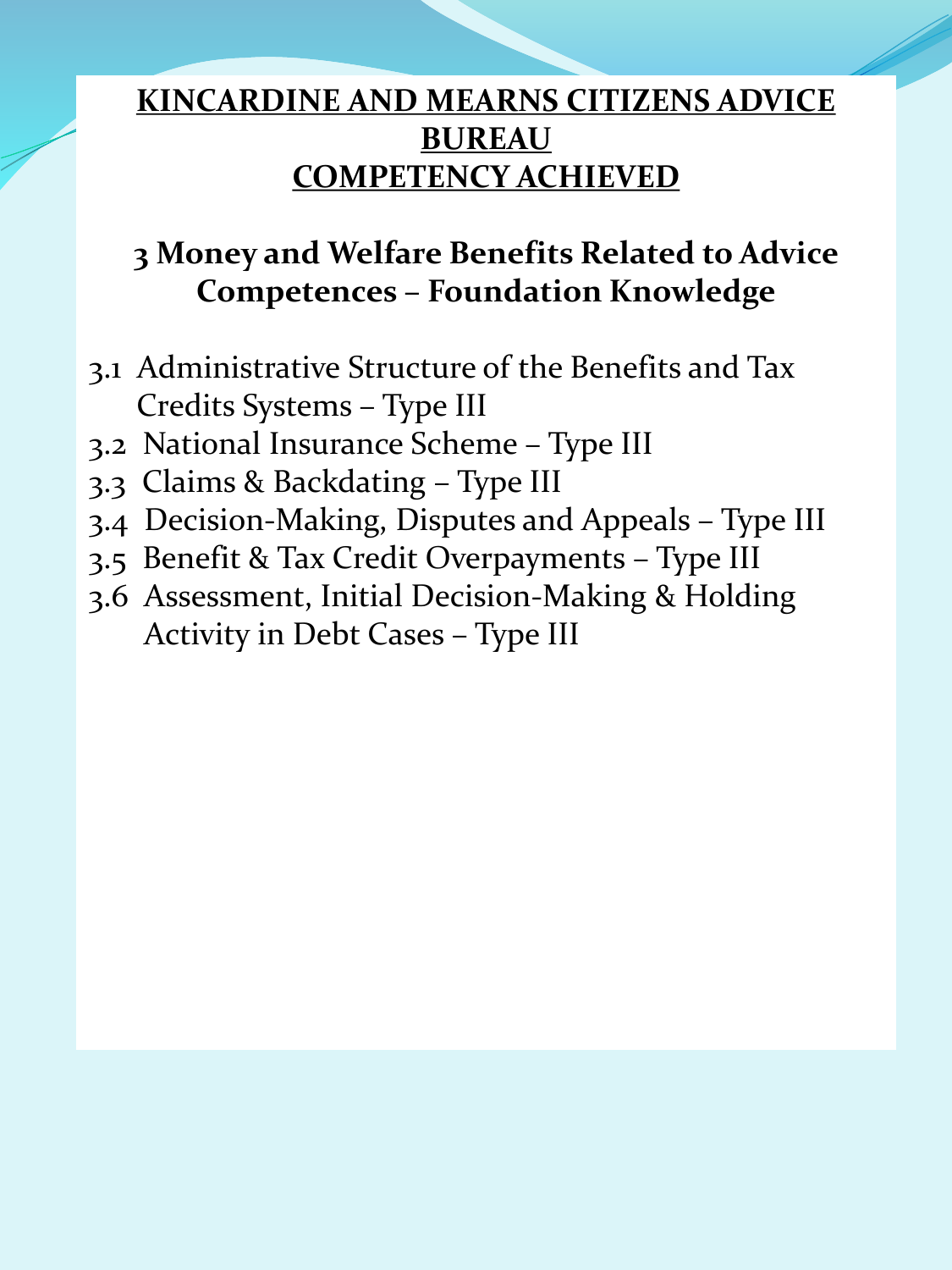# **4 Money and Welfare Benefits Related Advice Competences – Specialist Areas**

- 4.1 Means-Tested Benefits Type III
- 4.2 Universal Credit Type III
- 4.3 Tax Credits Type III
- 4.4 The Social Fund & the Scottish Welfare Fund. Type III
- 4.5 The Impact of Work on Benefits Type III
- 4.6 Child Element of Universal Credit, Child Benefit, Kinship Care Allowance & Guardian's Allowance – Type III
- 4.7 State Retirement Pension Type I
- 4.8 Personal Independence Payment, Disability Living Allowance & Attendance Allowance – Type III
- 4.9 Benefits for People who have Limited Capability for Work – Type III
- 4.10 Benefits for Industrial Injury and Disease Type III
- 4.11 Benefits for Veterans Type III
- 4.12 Carers Allowance Type III
- 4.13 Jobseeker's Allowance– Type III
- 4.14 Benefits for Maternity, Paternity and Adoption Type III
- 4.15 Bereavement Benefits Type III
- 4.16 Benefits for People in Public Care Type III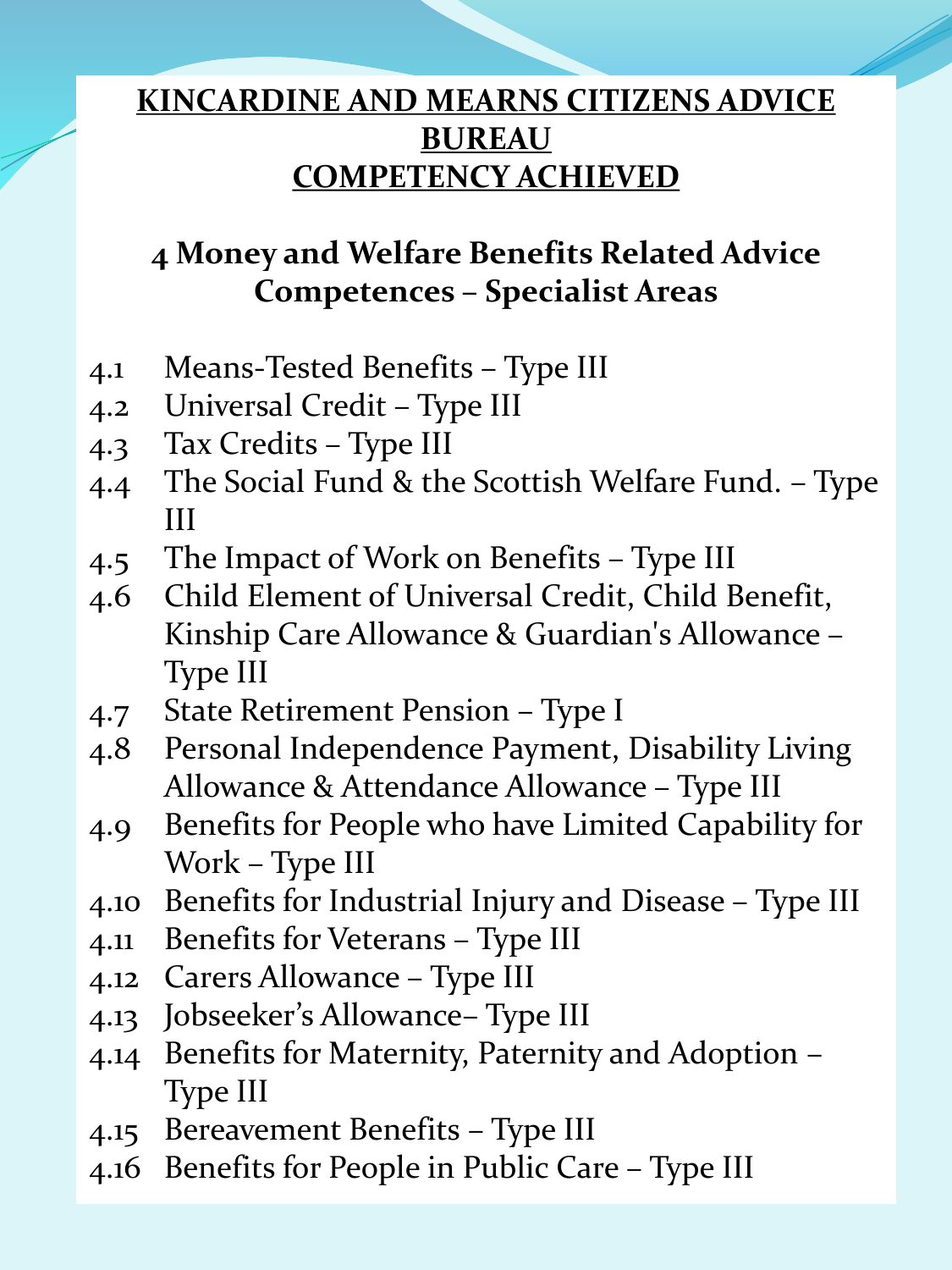# **4 Money and Welfare Benefits Related Advice Competences – Specialist Areas Cont.**

- 4.17 Benefits for Students Type III
- 4.18 Benefits for People from Abroad and/or who are Subject to Immigration Control – Type III
- 4.19 Ancillary Benefits Type III
- 4.20 Financial Statements Type III
- 4.21 Liability for Debts, Extortionate Credit, Unfair Contract Terms, Unenforceable Debts, Creditor Malpractice, Codes of Practice, etc – Type III
- 4.22 Identifying & Agreeing Options in Debt Cases – Type III
- 4.23 Negotiating & Making Offers to Creditors– Type III
- 4.24 Diligence, Diligence Stoppers and Court Proceedings – Type III
- 4.25 Bankruptcy & Trust Deeds– Type III
- 4.26 The Debt Arrangement Scheme– Type III
- 4.27 Recalls & Appeals against Court Decrees and Orders – Type III
- 4.28 Utility Debts Type III
- 4.29 Local and national Tax Debts Type III
- 4.30 Rent Arrears Type III